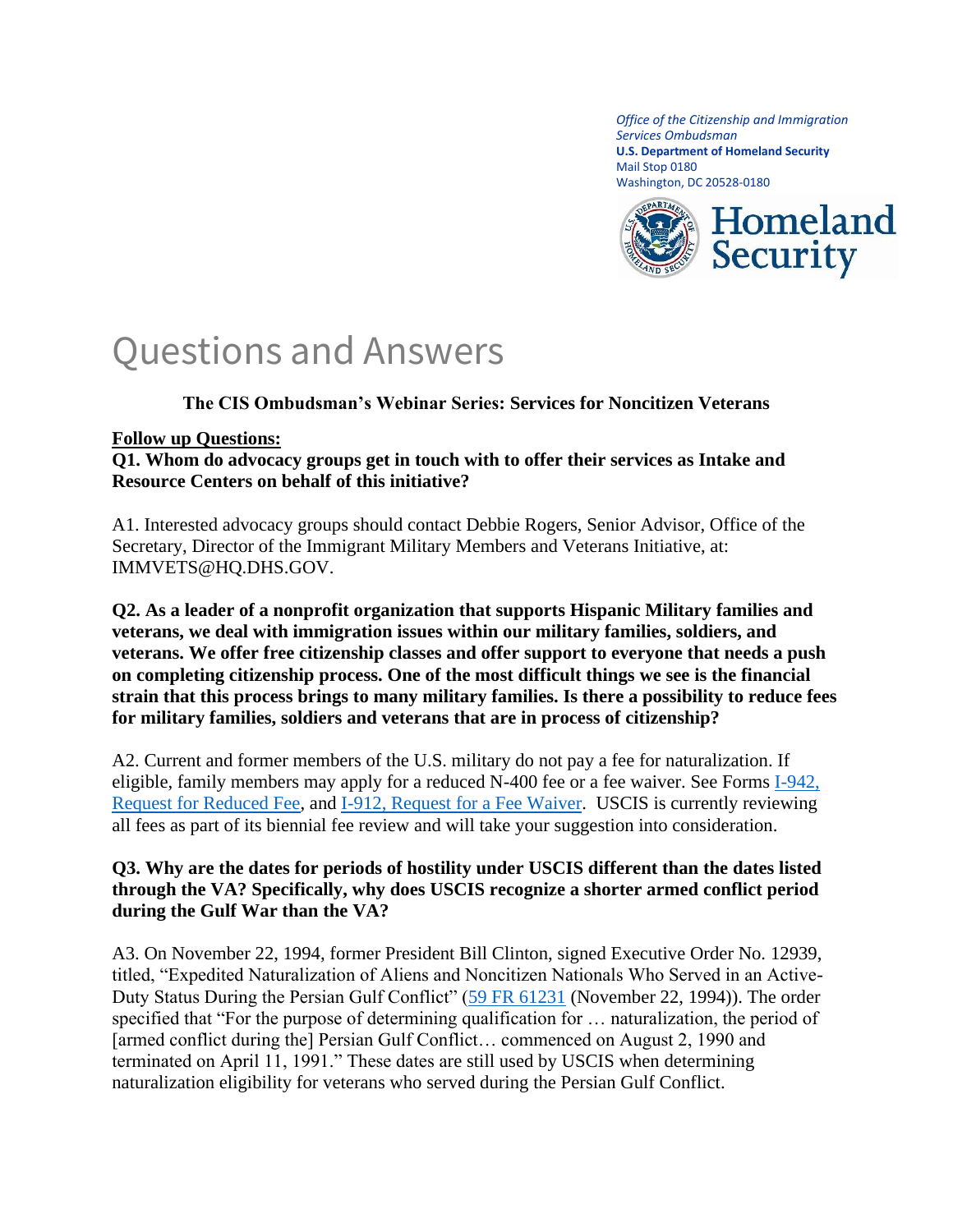## **Q4. Can a Service Member who has DACA naturalize during hostilities?**

A4. Service Members who are eligible for naturalization based on their service during a designated period of hostilities are not required to have any particular immigration status, as long as they were present in the United States or certain other designated areas at the time of enlistment, reenlistment, extension of enlistment, or induction. For additional information see USCIS Policy Manual Volume 12, Citizenship and Naturalization, Part I, Military Members and their Families, Chapter 3 - Military Service during Hostilities (INA 329) [\[12 USCIS-PM I.3\].](https://www.uscis.gov/policy-manual/volume-12-part-i-chapter-3#footnotelink-15)

# **Q5. What do you consider Aggravated Felonies?**

A5. Congress defined the term 'aggravated felony' by statute. See [INA 101\(a\)\(43\).](http://uscode.house.gov/view.xhtml?req=granuleid:USC-prelim-title8-section1101&num=0&edition=prelim) Additional permanent bars to good moral character include involvement with genocide, torture, extrajudicial killings, Nazi persecution, or particularly severe violations of religious freedoms. See USCIS Policy Manual Volume 12, Citizenship and Naturalization, Part F, Good Moral Character, Chapter 4, Permanent Bars to Good Moral Character, Section B, Aggravated Felony [\[12 USCIS-](https://www.uscis.gov/policy-manual/volume-12-part-f-chapter-4#S-B)[PM F.4\(B\)\]](https://www.uscis.gov/policy-manual/volume-12-part-f-chapter-4#S-B) for additional information and guide listing aggravated felonies in the immigration context.

## **Q6. The Military Helpline told me recently that they ONLY help with military naturalizations, and no other immigration benefits. Is this true? They said they could not assist with anything except a case where a military member is filing for naturalization. Please clarify.**

A6. The USCIS Military Help Line is a resource USCIS provides to military members and their families who want assistance with a variety of immigration-related matters. When a veteran dials the USCIS Military Help Line they are presented with a menu of options which helps USCIS route their inquiry to the proper USCIS Contact Center military subject matter expert. One of those menu options is limited to military naturalization. If a caller realizes they have selected an incorrect menu option, they may hang up and call the line again to select a different option. USCIS representatives are available to assist veterans through the USCIS Military Help line every Monday through Friday from 8 a.m. to 4 p.m. Central, excluding federal holidays. Military members and their families may contact the help line at 877-CIS-4MIL (877-247-4645), or 800 877-8339 for TTY. Veterans may also request assistance by email at [militaryinfo@uscis.dhs.gov.](mailto:militaryinfo@uscis.dhs.gov) Email requests may be submitted when the help line is not staffed. For general immigration information, applicants may call the USCIS Contact Center at 800-375-5283 (TTY 800-767- 1833); if calling from outside the U.S. 212-620-3418, please see [https://www.uscis.gov/contactcenter.](https://www.uscis.gov/contactcenter)

#### **Q7. Is the residency required for military families deployed overseas?**

A7. The law permits expedited naturalization in the United States for eligible spouses of U.S. citizen Service Members who are or will be stationed or deployed abroad. See INA 319(b). This provision does not require any prior period of residence or specified period of physical presence within the United States for an eligible lawful permanent resident (LPR) spouse of a U.S. citizen who is an employee of the United States Government (including a member of the U.S. armed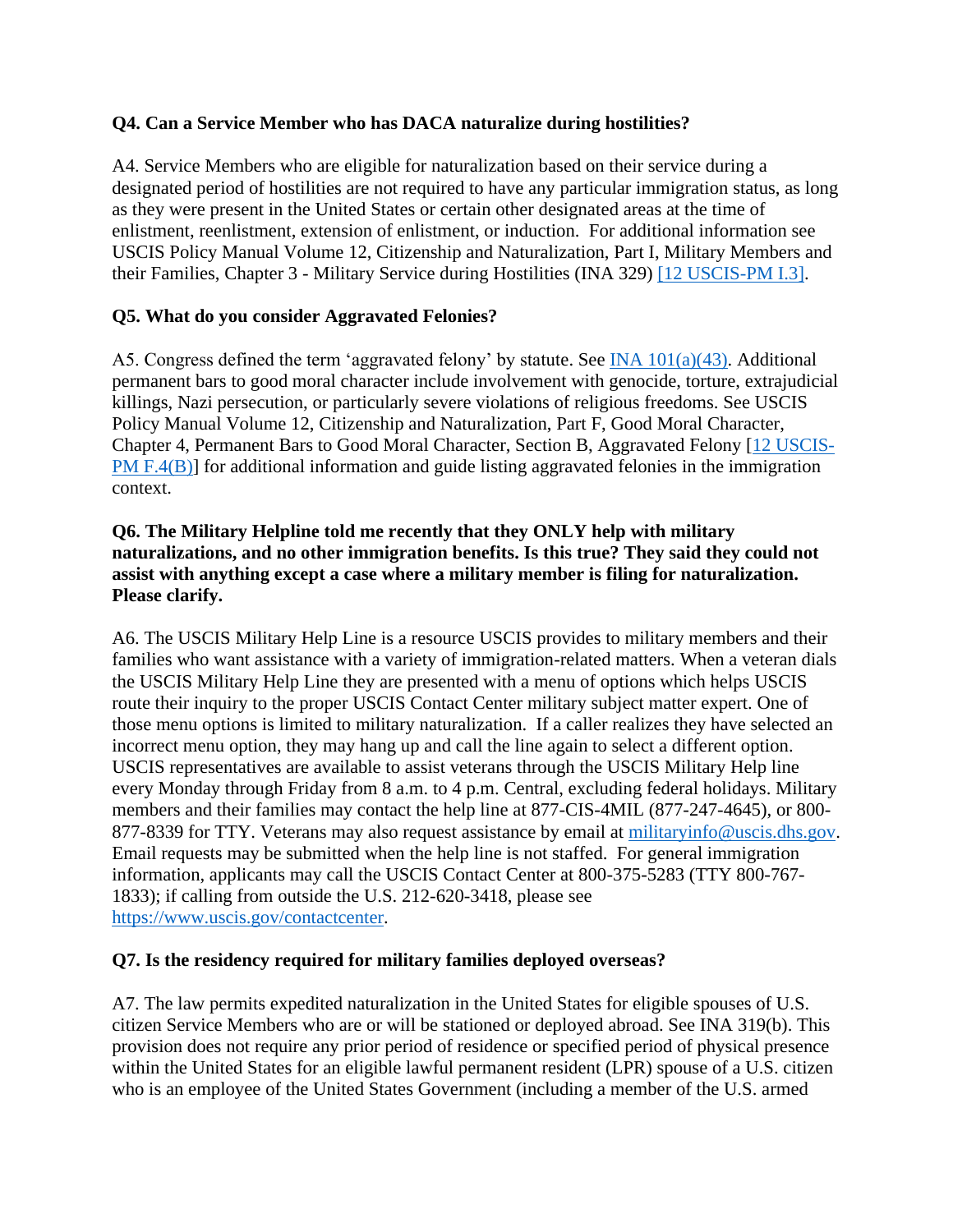forces) who is stationed abroad in such employment for at least one year. For additional information see, USCIS Policy Manual Volume 12, Citizenship and Naturalization, Part I, Military Members and their Families, Chapter 9 - Spouses, Children, and Surviving Family Benefits, Section B. Spouses of Military Members, subsection 2, Spouses of Military Members who are or will be Stationed or Deployed Abroad (INA 319(b)) [\[12 USCIS-PM I.9\(B\)\(2\)\]](https://www.uscis.gov/policy-manual/volume-12-part-i-chapter-9).

If a military spouse seeks to naturalize outside of the United States, residence and physical presence is generally required, but the spouse may count time residing with the service member outside the United States as residence and physical presence in the United States if the spouse was authorized to accompany the member and reside abroad with the member pursuant to the member's official orders, and the spouse was accompanying and residing with the member in marital union. See INA 319(e).

**Q8. Do you agree that the Form G-325A is not a "form" on which you apply for military deferred action? You do not get a receipt number or anything identifying your letter seeking deferred action that the USCIS military helpline can trace, nor the USCIS call center. Can you fix this? There needs to be a real form or something traceable for when you file for Military Deferred Action under USCIS PM 602-0114. Can you comment?**

A8. We appreciate your feedback regarding the issues related to military deferred action. While requestors seeking military deferred action do not receive a receipt number, they should be able to obtain more information about their case by providing their A-number to USCIS Contact Center representatives.

# **Q9. Am I still eligible if I lost a civil lawsuit?**

A9. In general, USCIS does not consider civil lawsuits between two private parties when determining eligibility for naturalization. An applicant is eligible based on meeting the statutory and regulatory requirements for naturalization.

## **Q10. As military members move to another duty station; processing is delayed because of change of address. Is there a specific or a special stipulation for those military families that are in process of a military move, so the process doesn't delay more?**

A10. Applicants should inform USCIS as soon as possible about a possible change in duty station so USCIS can work with the service member and their family to expedite their naturalization applications. Applicants should contact the Military Help Line to report any change of address at 877-CIS-4MIL (877-247-4645, TTY 800-877-8339) or at the e-mail address: [militaryinfo@uscis.dhs.gov.](mailto:militaryinfo@uscis.dhs.gov) In addition to calling the helpline, the applicant should also inform the local office handling their case(s) of any address change.

# **Q11. What agency is taking charge with identifying exiled veterans?**

A11. As announced in the July 2, 2021, joint statement from the Department of Veterans Affairs [\(VA\) and the Department of Homeland Security \(DHS\),](https://www.dhs.gov/news/2021/07/02/dhs-va-announce-initiative-support-noncitizen-service-members-veterans-and-immediate) the VA and DHS are working together with other government partners to identify noncitizen veterans previously removed to ensure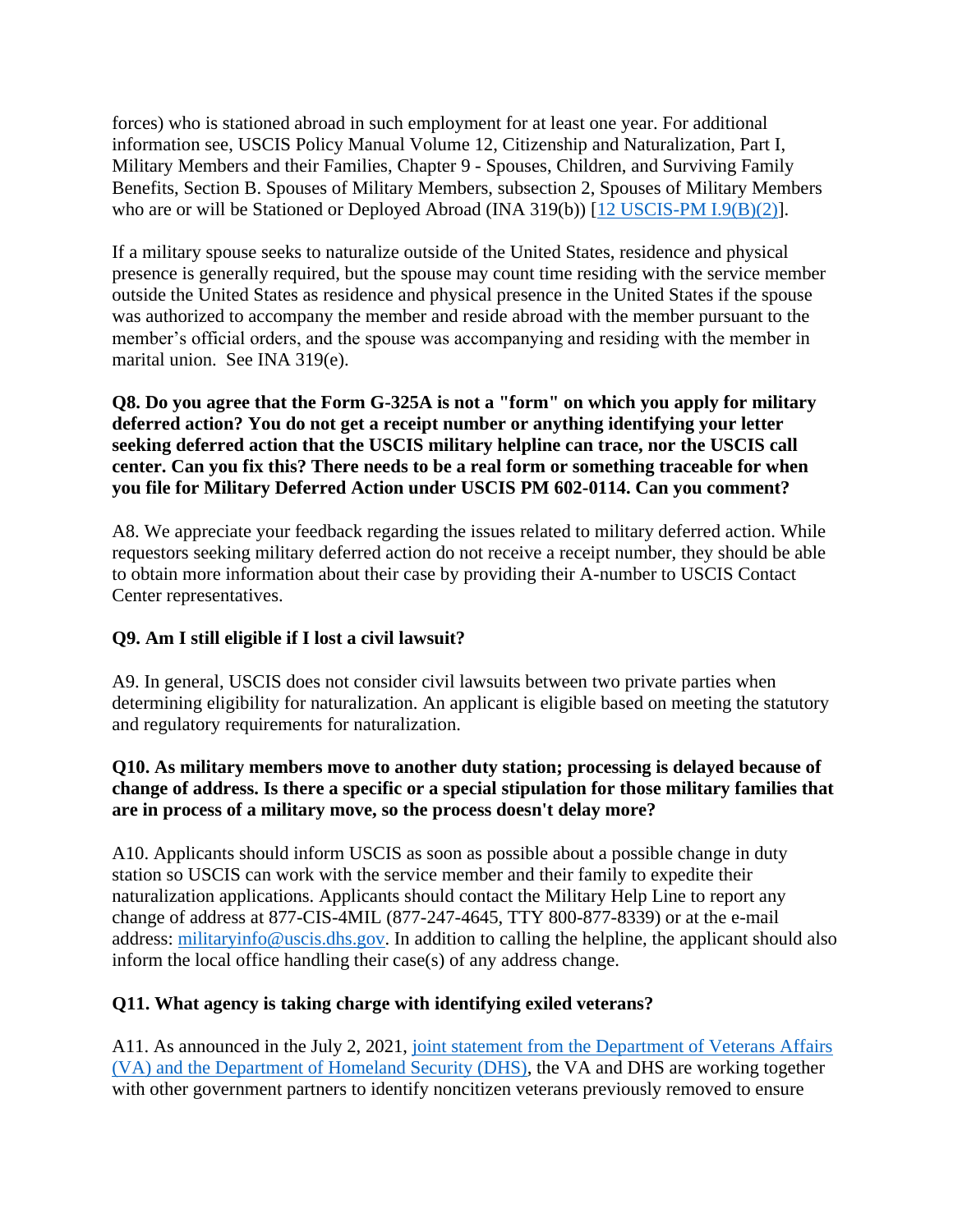they are able to obtain VA benefits to which they may be entitled. In order to apply for naturalization, an applicant should file Form N-400, Application for Naturalization, online. See [www.uscis.gov/n-400.](https://www.uscis.gov/n-400)

#### **Q12. How are the VA, DHS, CBP & USCIS working together to provide and expedite care to exiled veterans who are awaiting parole or naturalization response?**

A12. As naturalization cases for veterans residing overseas are identified, USCIS and CBP are coordinating naturalization interviews for certain veterans at designated ports of entry or within the U.S. DHS agencies are also actively working with the VA to provide training and information to veterans and veteran serving organizations about naturalization.

#### **Q13. Is the term military family limited only to his/her spouse and children? What about siblings?**

A13. If a noncitizen is requesting parole in [place,](https://www.uscis.gov/sites/default/files/document/policy-manual-afm/afm21-external.pdf) they may be eligible for military parole in place if he or she is the spouse, widow(er), parent, son, or daughter of an active-duty member of the U.S. Armed Forces, an individual in the Selected Reserve of the Ready Reserve, or an individual (whether still living or deceased) who previously served on active duty or in the Selected Reserve of the Ready Reserve and was not dishonorably discharged. Also, if the service member is now deceased, the surviving family member may be eligible for military parole in place but must have been residing in the U.S. at the time the service member died.

If the service member is a U.S. citizen seeking an immigrant visa for their family member to reside in the U.S., they may petition for certain noncitizen relatives (including parents and siblings, if the petitioner is 21 years of age or older) to immigrate to the United States. If the petitioners and the beneficiaries of such petitions meet the eligibility requirements, beneficiaries may then pursue LPR status by applying for an immigrant visa at a U.S. embassy or consulate (otherwise known as consular processing), or, if already in the United States, by applying for adjustment of status. See [Form I-130, Petition for Alien Relative.](https://www.uscis.gov/i-130) Surviving family members seeking immigration benefits are given special consideration in the processing of their applications for permanent residence or for classification as an immediate relative.

For naturalization purposes, only spouses and children of U.S. citizen Service Members may be eligible for naturalization under special provisions in the INA based upon military service if the veteran is alive.

If the veteran is deceased, their spouses and children remain eligible for naturalization and surviving parents may be eligible for naturalization if their U.S. citizen child dies during a period of honorable service in an active-duty status in the U.S. armed forces. See USCIS Policy Manual Volume 12, Citizenship and Naturalization, Part I, Military Members and their Families, Chapter 9 - Spouses, Children, and Surviving Family Benefits, Section A General Provisions for Spouses, Children, and Parents of Military Members [\[12 USCIS-PM I.9\(A\)\]](https://www.uscis.gov/policy-manual/volume-12-part-i-chapter-9).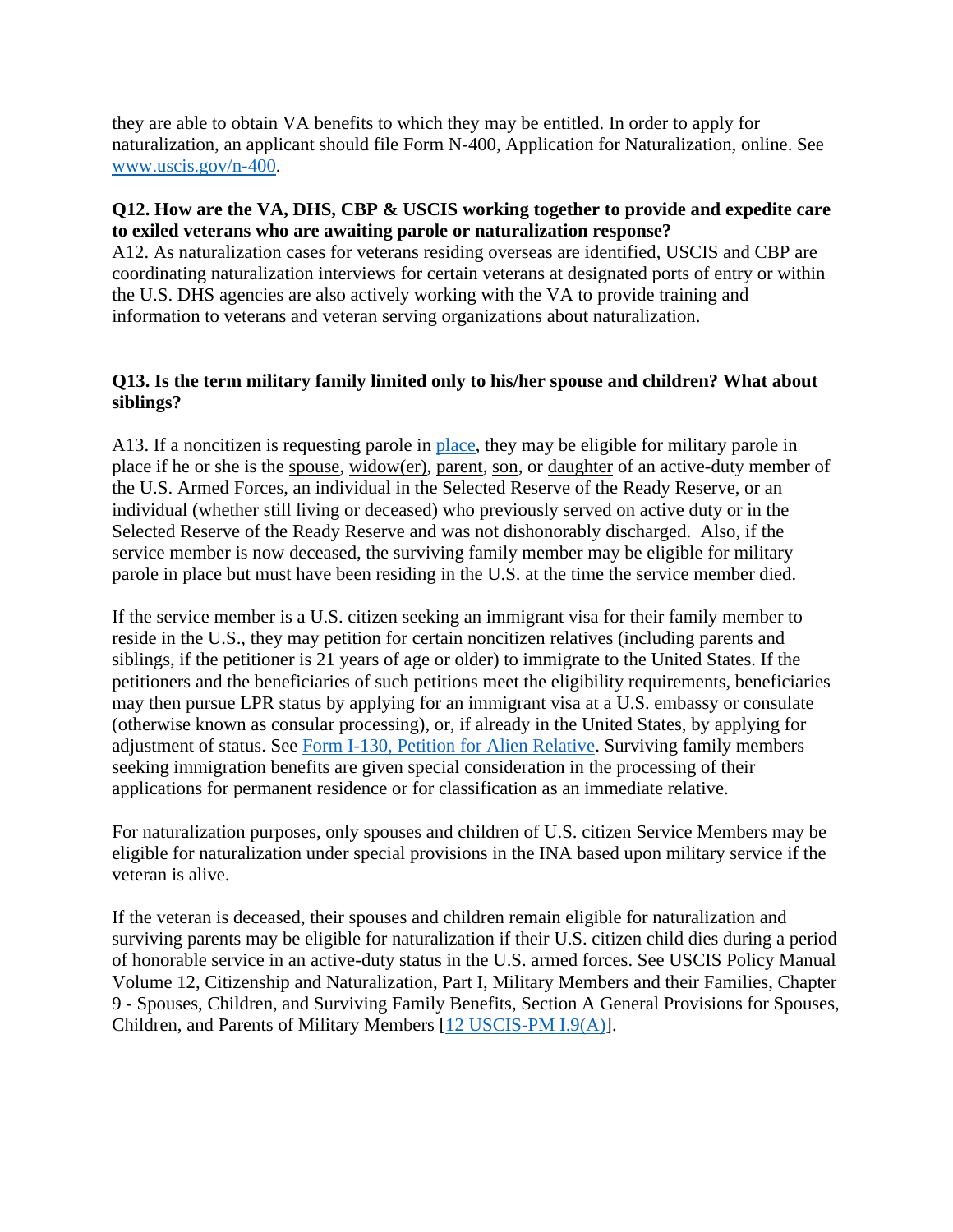#### **Q14. What form of relief, if any, will be given to help exiled veterans to reach the port of entry from various parts of the globe? Some of these exiled vets live in poverty and can't afford travel.**

A14. DHS will help in the form of processing certain applications without fees for the Service Members and veterans, including naturalization applications. DHS is unable to provide travel assistance to applicants.

# **Q15. How is the government agency planning on working with NGOs to streamline the process of repatriating exiled vets?**

A15. USCIS is constantly looking for ways to enhance its processes and internal procedures, therefore, USCIS welcomes any feedback or ideas to help us make those improvements. NGOs can provide their ideas and feedback through many avenues which includes emailing USCIS at [public.engagement@uscis.dhs.gov.](mailto:public.engagement@uscis.dhs.gov)

## **Q16. What if a veteran's spouse was denied for failing the English civics test? Will they be eligible to reapply for naturalization again?**

A16. Applicants who are denied naturalization for failing the English or civics test may reapply for naturalization by filing a new Form N-400 or may file a [Form N-336,](https://www.uscis.gov/n-336) Request for a Hearing on a Decision in Naturalization Proceedings (Under Section 336 of the INA). If the Form N-336 is timely filed, the applicant will have another opportunity to take any portion of the tests that they failed. If the applicant did not timely file a Form N-336, or fails the English or civics test again at the hearing, the applicant may reapply for naturalization.

#### **Q17. Are spouses of military Service Members or veterans who are abroad and applying for naturalization based on marriage required to attend the interview and ceremony in the U.S.?**

A17. Spouses applying for naturalization who have less than 3 years of lawful permanent resident status must complete the interview and Oath of Allegiance in the United States. See USCIS Policy Manual Volume 12, Citizenship and Naturalization, Part I, Military Members and their Families, Chapter 9 - Spouses, Children, and Surviving Family Benefits, B. Spouses of Military Members [\[12 USCIS-PM I.9\(B\)\]](https://www.uscis.gov/policy-manual/volume-12-part-i-chapter-9).

Spouses eligible for naturalization under INA 316(a) (which requires 5 years as a lawful permanent resident, among other requirements) or INA 319(a) (which requires 3 years as a lawful permanent resident, among other requirements) may naturalize overseas, as provided in INA 319(e).

## **Q18. When should a military member petition USCIS benefits for his/her parents who are illegal immigrants?**

A18. For purposes of an immigrant visa, a U.S. citizen may petition for a parent, if the petitioner is 21 or older.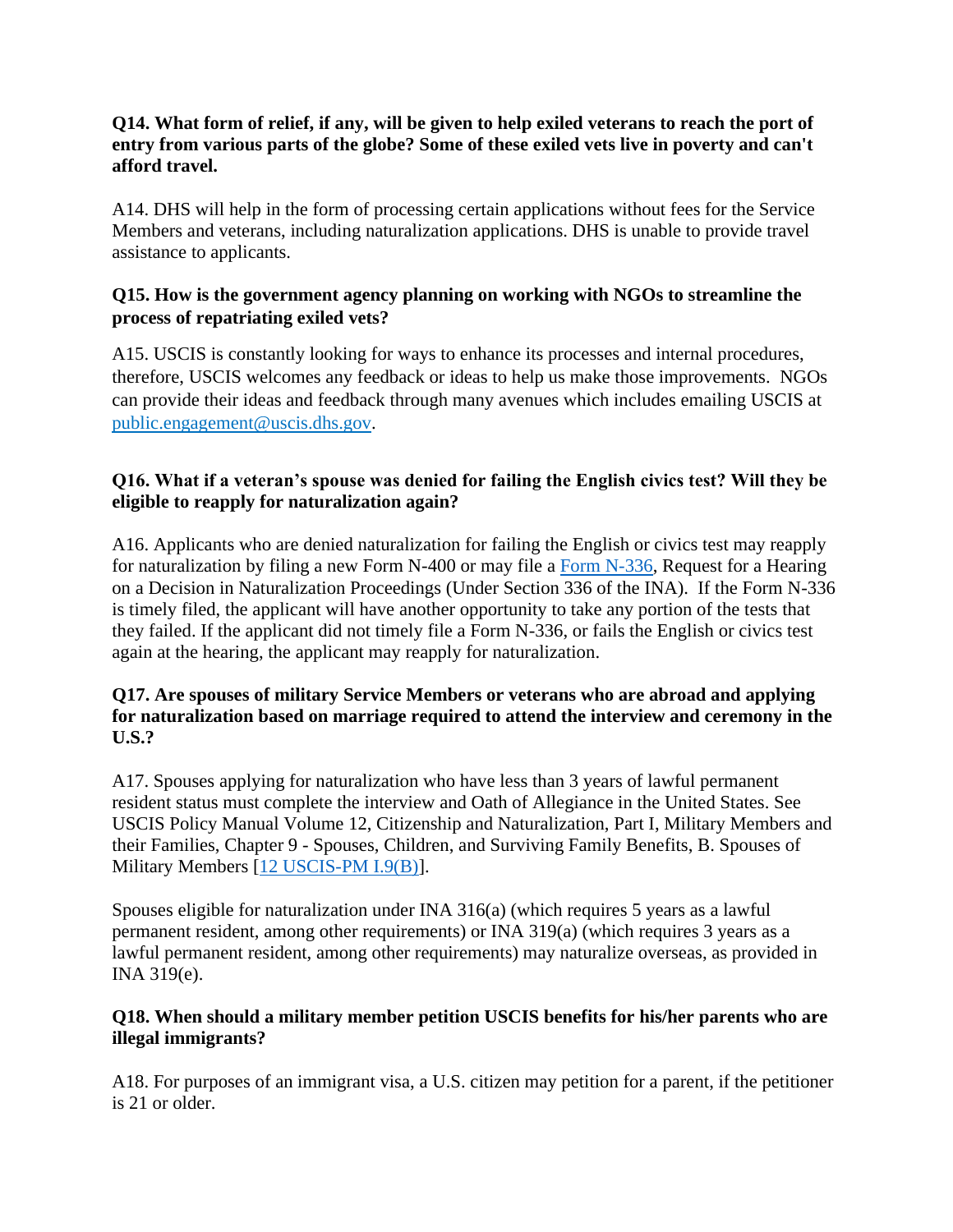For purposes of parole in place, a noncitizen may be eligible for military parole in place if he or she is the spouse, widow(er), parent, son, or daughter of an active-duty member of the U.S. Armed Forces, an individual in the Selected Reserve of the Ready Reserve, or an individual (whether still living or deceased) who previously served on active duty or in the Selected Reserve of the Ready Reserve and was not dishonorably discharged.

If the service member is now deceased, the surviving family member may be eligible for military parole in place but must have been residing in the U.S. at the time the service member died.

If a noncitizen is outside the U.S., the individual may apply for humanitarian parole if there is a compelling emergency and there is an urgent humanitarian reason or significant public benefit to allowing them to temporarily enter the United States. Anyone can file an application for humanitarian parole. Please visit [https://www.uscis.gov/forms/explore-my-options/humanitarian](https://www.uscis.gov/forms/explore-my-options/humanitarian-parole)[parole](https://www.uscis.gov/forms/explore-my-options/humanitarian-parole) for more information.

#### **Q19. When can I apply for U.S. citizenship online, Form N-400, as US Army veteran not residing in the United States? I already have an account with USCIS, but it says that veterans cannot apply online yet. When do you think the form would be available to apply online? I served in Vietnam.**

A19. Members of the military are able to file the N-400 online without paying a fee. The applicant needs to indicate under their basis for eligibility that they are applying on the basis of qualifying military service. For technical support with the USCIS online account, use this [help](https://my.uscis.gov/account/v1/needhelp)  [form](https://my.uscis.gov/account/v1/needhelp) or use the [USCIS Contact Center.](https://www.uscis.gov/contactcenter)

#### **Q20. Can a military naturalization be denied to a military member because of his/her country origin?**

A20. No, USCIS does not deny naturalization applications based on country of origin.

#### **Q21. Can you apply for Parole in Place, if you have been deported [and are currently outside of the United States]?**

A21. An individual who is currently outside the United States is not eligible for Parole in Place as they must be physically present in the United States without having been inspected and admitted or paroled. However, The Department of Veterans Affairs (VA) is working with Department of Homeland Security (DHS) and other partners to identify noncitizen veterans previously removed to ensure they are able to obtain VA benefits to which they may be entitled, and we will provide information on this initiative as soon as possible.

#### **Q22. Have the problems been fixed with the drop-down box on the online N-400 application for applicants who don't have a green card? It has been a problem up to now as far as I hear.**